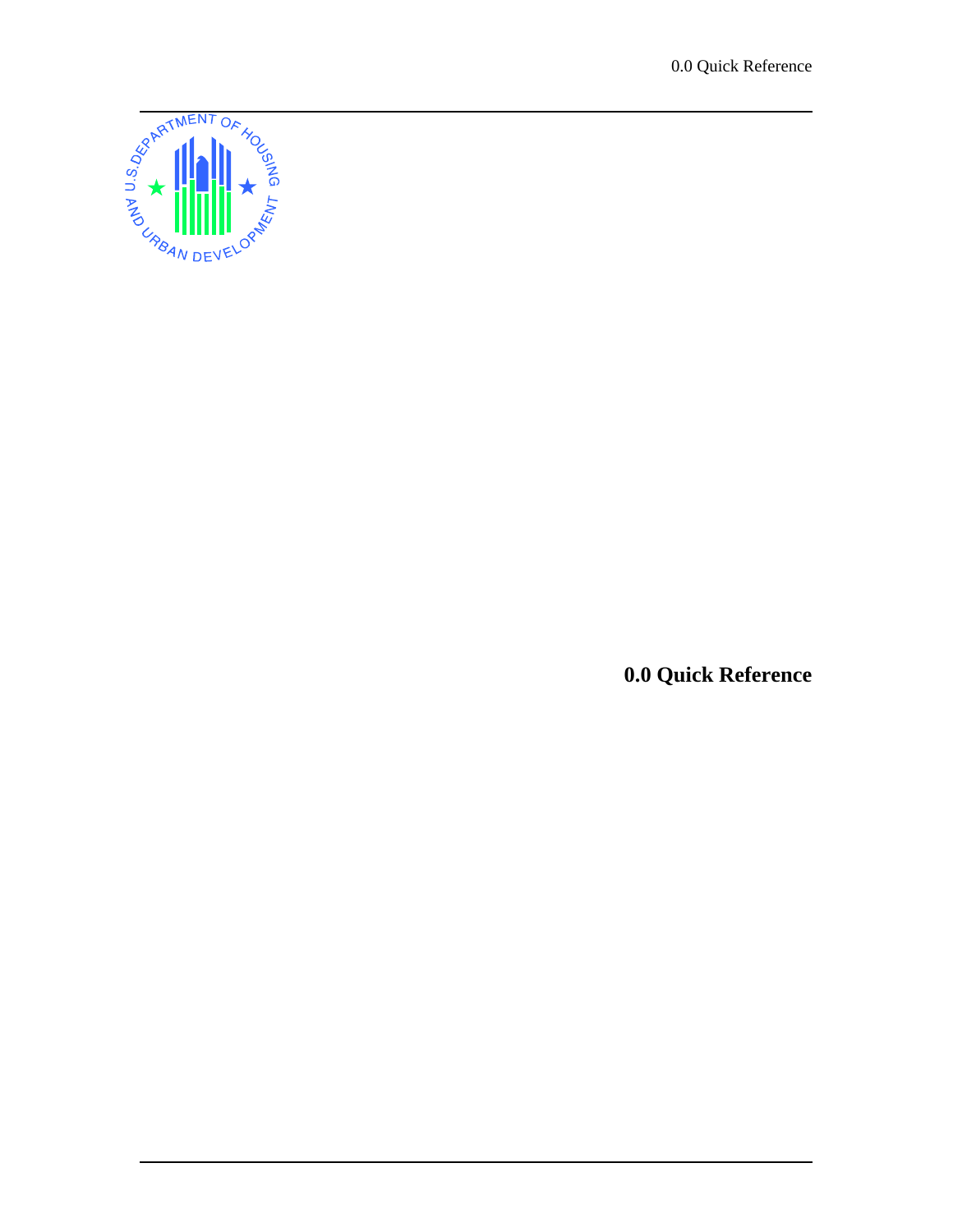# **0 QUICK REFERENCE INFORMATION**

WASS 7.1.0.0 is the security gateway for over 25 systems for external Users and over 20 systems for internal HUD Users. Many individual users have a limited need for information on how to access the system and perform the roles assigned to them by a Coordinator. And some Coordinators may only need a reminder about registration and the login to WASS. For these users, Quick Reference provides basic information needed to successfully navigate the Secure Connection in order to access the systems.

# **0.1 Quick Reference Overview**

Quick Reference provides Coordinators and Users associated with Business Partners a pullout guide. A "Who Am I?" section describes the different types of users. It lets Users and Coordinators understand the many types of users and how they fit into the larger picture of HUD and its systems.

# **0.1.1 Who Am I?**

You are one of over 80,000 individual users who access HUD systems annually. Responsibilities and access privileges vary widely for the many users. Careful registration is central to ensuring that you are identified and are given the privileges necessary to make your use of HUD systems successful.

**Are you an external user?** Most people who use WASS are external users. An external user is a user who is not employed by HUD. These users access WASS through the external URL (https://www11.hud.gov/HUD\_Systems); they typically have User IDs that begin with the letter 'M', although they might have a User ID that begins with the letter 'I.' If you are an external user, then you have access to the systems and access privileges that are available to those accessing WASS externally. All Coordinators and Users have access to the roles and actions assignable to the users of about 25 systems. The list of the roles and actions assignable to you by your Coordinator is in Appendix B. While you may only use a few of the roles and actions, the list provides you with information on the roles and actions that could be performed by an external User should your Coordinator assign them to you.

Are you one of two people who is representing a Business Partner? If you are, then you are a Coordinator. All others are Users.

 To have the best experience with WASS, you need to know your role and understand something of the roles of others with whom you may work. For Users, the Coordinator is the main and sometimes only person you will contact while you use HUD systems. But should the occasion arise, there are System Administrators for each of the systems, and Super Administrators who are access gurus for all systems. Table 0-1 provides you a description of users categorized as either internal users or external users.

The Secure Systems component of WASS makes decisions about your access to systems by your access type. External User IDs begin with the letter "M" or "I". As you can see from Table 0-1, there are also Internal HUD employees with "H" IDs and contractors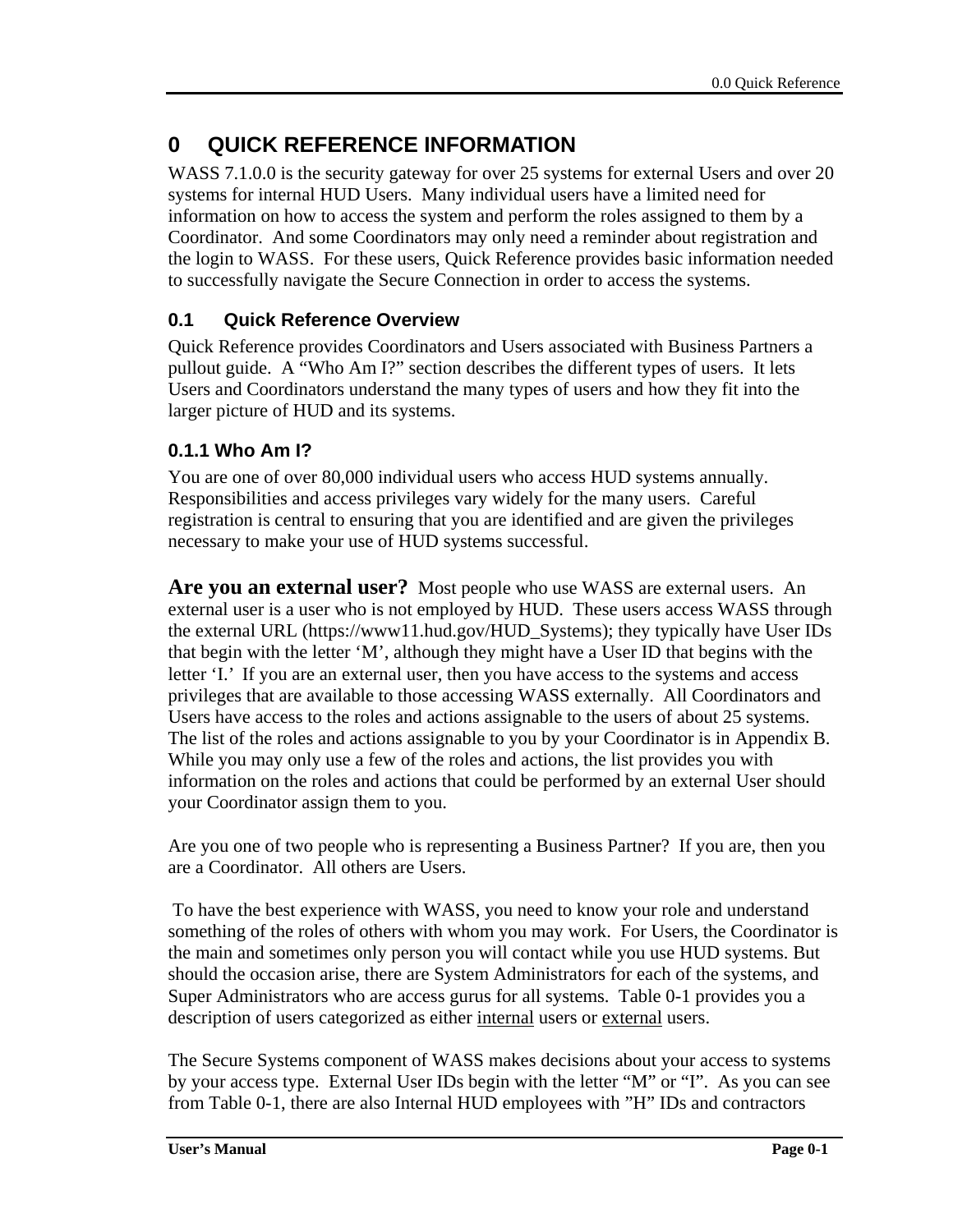with "C" IDs who provide support as Super Administrators, System Administrators and TAC Users (i.e. Help Desk).

| <b>User Category</b>              | <b>Access</b><br>Type                                                    | <b>Physical</b><br>ID | <b>User Type Description</b>               |
|-----------------------------------|--------------------------------------------------------------------------|-----------------------|--------------------------------------------|
| Intranet/Internal<br><b>Users</b> | Super<br>Administrator.<br>System<br>Administrator,<br>User.<br>TAC User | Hxxxxx.<br>Cxxxxx     | Internal user                              |
| Internet/External<br><b>Users</b> | User                                                                     | <b>Mxxxxx</b>         | Participant - regular user                 |
|                                   | Coordinator                                                              | <b>MXXXXX</b>         | Participant - Coordinator                  |
|                                   | User                                                                     | <b>Mxxxxx</b>         | Expected participant - regular user (APPS) |
|                                   | Coordinator                                                              | <b>MXXXXX</b>         | Expected Participant - Coordinator (APPS)  |
|                                   | User                                                                     | IXXXXXX               | Independent User                           |
| Inspectors                        | User                                                                     | <b>Mxxxxx</b>         | $Inspector - PASS$                         |
|                                   | Coordinator                                                              | <b>Mxxxxx</b>         | <b>Inspector Coordinator (PASS)</b>        |
| Lenders                           | User                                                                     | <b>Mxxxxx</b>         | Lender                                     |

**Table 0- 1 User Types** 

Users rely on Coordinators for help. Coordinators and Users also have access to help desks. When the Coordinator or TAC/help desk cannot resolve the issues/questions, then the issue/question can be referred to a System Administrator for the applicable system or one of the few Super Administrators. This WASS User's Manual will provide you with most of the essential information for using WASS. However, when you need assistance, contact your Coordinator. If your Coordinator cannot assist you, call or E-mail the help desk that services the system you are using or want to use. Your Coordinator is your first line of help support. The help desk is the second line of help support. The System Administrators and Super Administrators are there to help if the problem is particularly difficult.

| <b>Help Desk</b>            | <b>Systems</b>          | <b>Telephone/E-mail Address</b>    |
|-----------------------------|-------------------------|------------------------------------|
| <b>Technical Assistance</b> | FASSPHA, FASSUB, MASS,  | $(888)$ 245-4860.                  |
| Center                      | NASS, PASS, QASS, RASS, | E-mail: Select "Contact Us" on the |
| (TAC)                       | (LOCCS)                 | <b>REAC Online Web Page</b>        |
| Multifamily Help Desk       | APPS, M2M, MDDR, REMS,  | $(800)$ 767-7588                   |
|                             | <b>TRACS</b>            | E-mail:                            |
|                             |                         | Real_Estate_MGMT@HUD.GOV.          |
| <b>FHA</b> Connections      | LASS                    | <b>Contact FHA Connection</b>      |

**Table 0- 2 Help Desk Contact Information by System** 

The WASS User's Manual targets the Users and Coordinators who have external access. Internal users, System Administrators, and Super Administrators may require additional information. For internal Users, additional information is available from the System Administrator of the specific system or from the Help Desk. For System Administrators and Super Administrators, the WASS Operations Manual and WASS Maintenance Manual are companion documents to the User's Manual. The Operations Manual describes routine procedures for WASS. The Maintenance Manual provides information on ad hoc queries to databases to include updating of system access privileges.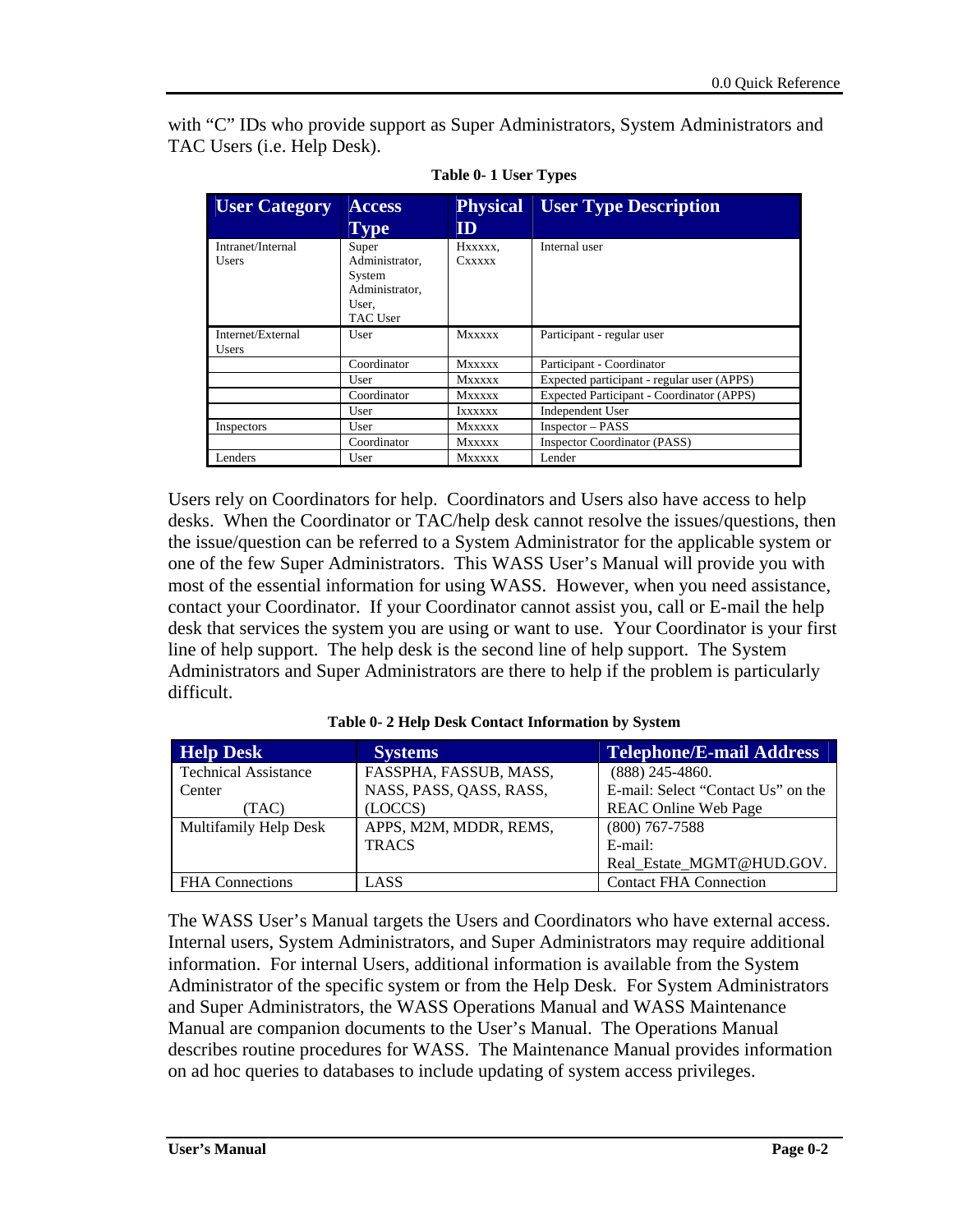A Business Partner Coordinator represents one or more Business Partners. Business Partners are owners of multifamily properties, managing agents, and developers. Coordinators manage the users that work for the Business Partner. Coordinators are on the "front-line" for system security. A Coordinator's role is to ensure that users are properly assigned system privileges. A privilege is a general word that covers:

- 1. Assignment to a Business Partner.
- 2. Assignment of actions such as Read-Only, Reports, and Approvals. There are many assignable actions for each of the systems. A particular user may be assigned one or more actions. The managers of the systems specify many of the action assignments; however, as a Coordinator you will need to make many of the action assignments to provide specific privileges for those Users you coordinate. Assignable actions are documented in Section 4 and listed in Section 6.0, Appendix B: Roles and Actions, of the User's Manual.

## **0.1.2 Acceptable Browsers**

## **\*\*Attention\*\* users of PIH-REAC online systems:**

Users needing to access any of PIH-REAC's On-line Systems should use Internet Explorer 6.0 as the browser. If you don't have access to this browser, it can be downloaded for free from the following URL:

### **http://www.microsoft.com/windows/ie/ie6/downloads/critical/ie6sp1/default.mspx**

If you need additional information or assistance, please contact our Technical Assistance Center (TAC) at (888) 245-4860.

## **0.2 Quick References**

Quick references are pullouts from the User Manual that can be used to address frequently asked issues. An abbreviated User's Manual accompanies it for external Users who are Coordinators or Users.

## **0.2.1 Coordinators**

Coordinators have an important system administration role in the use of HUD systems by external Users. They have the responsibility for managing access for thousands of users and ensuring that the users have the privileges necessary to do their work. Coordinators are designated "Original" when they complete a coordinator registration and are one of the two allowed Coordinators for their first Business Partner. When a Coordinator establishes additional relationships with other Business Partners, they are designated as BPR Coordinators.

# **0.2.1.1 Coordinator's Quick Reference**

The Coordinator's Quick Reference provides the essential procedures for Coordinators to begin work. The Quick Reference is intended to be removed from the User's Manual for use so that you will have the Quick Reference even when it is not convenient to have access to the full User's Manual.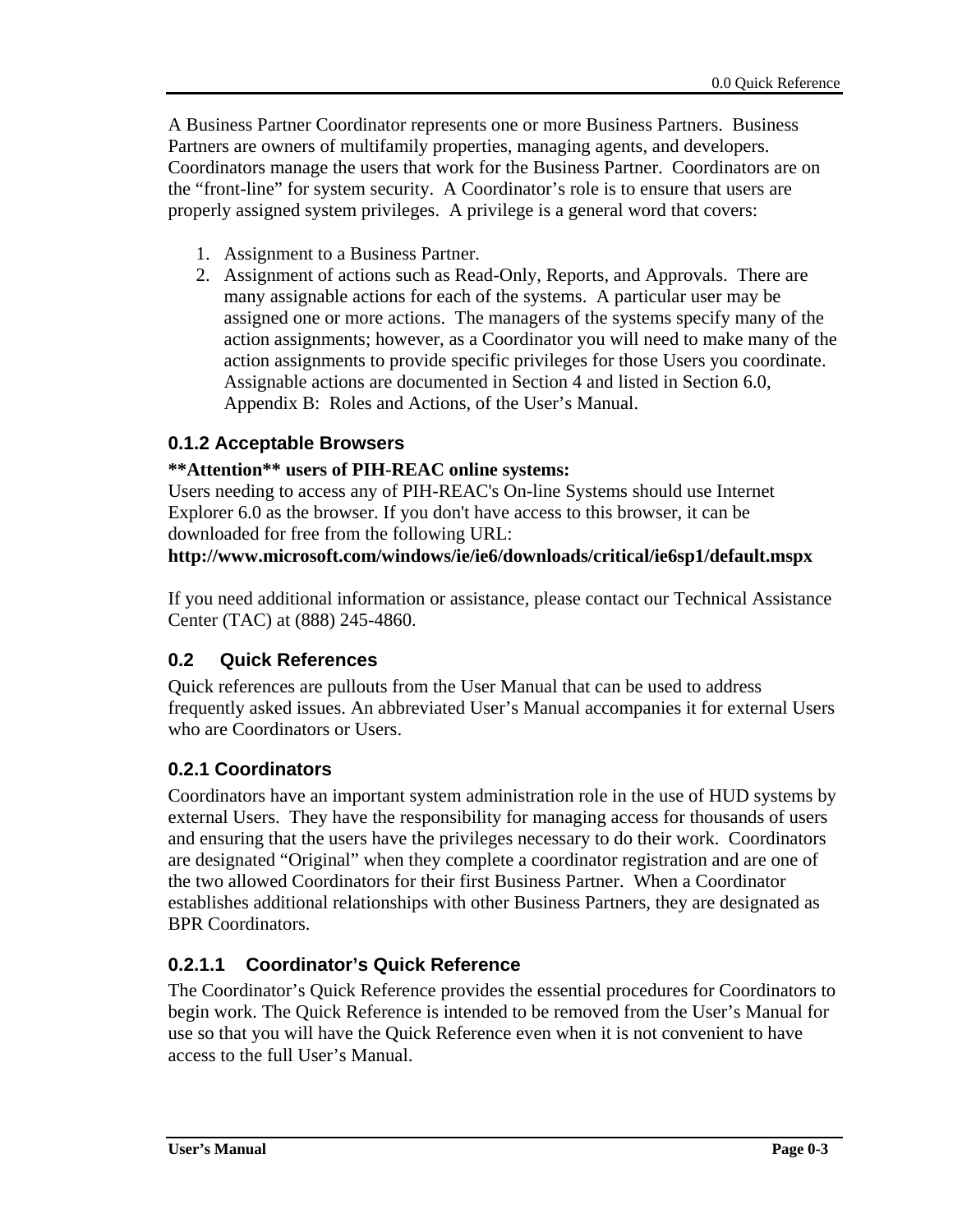As a Coordinator, you have an important role in managing the access and privileges for Users for one or more Business Partners. Indiscriminate assigning of roles and actions could compromise the relationship of the Business Partner with HUD. This makes it particularly important not to lend your Coordinator User ID to anyone else, nor leave your computer logged into WASS when you leave the room. Lending a Coordinator's User ID is dangerous to the security of the system. It allows someone else to make decisions about access that you may not notice until something detrimental happens.

# **0.2.1.2 Abbreviated Coordinator's User's Manual**

The abbreviated Coordinator's User's Manual is a short list of essential procedures that are directly targeted at Coordinators. The short list of procedures provides a description of the information to initiate a Secure Connection and access Secure Systems. For more detailed information about the systems, contact the help desks about each applicable system.

Access to HUD Online Systems begins when you complete one of the Online Registration Forms. Go to following URL address: www.hud.gov/offices/reac/online/reasyst.cfm and click on the "Register Online" link.

As you will see from the next screen, there are four different online registration forms. The form used will depend upon whether the registrant is registering for systems under *Public Housing Authority*, *Multifamily Housing Entity, Independent User,* or as a *Reverse Auction Program (RAP) User*. Coordinators only register for *Public Housing Authority* and *Multifamily Housing Authority*. The Public Housing Authority registration form and the Multi-Family registration form differ only in the request for PHA ID information rather than for a Tax Identification Number.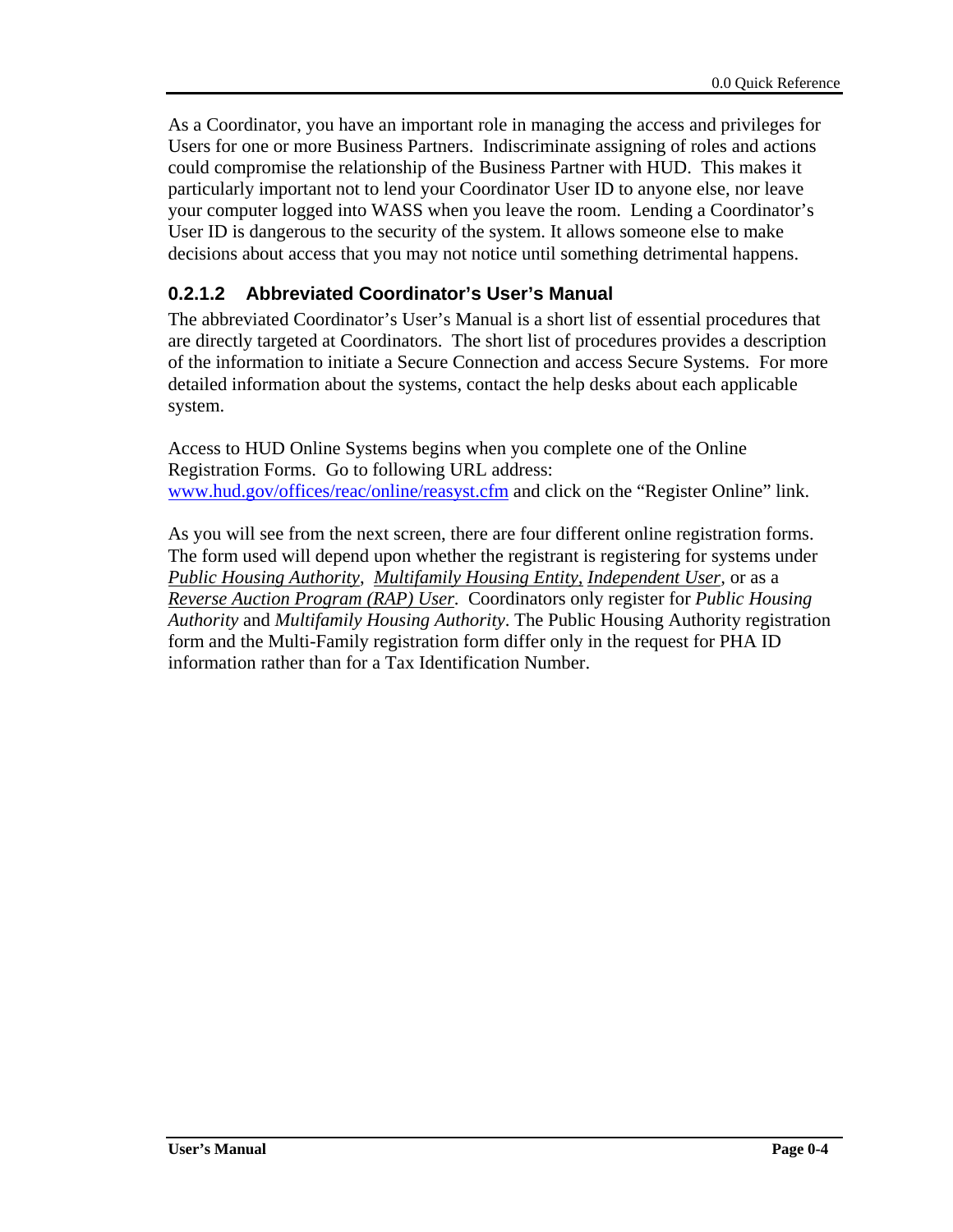

### **Figure 0-1 Need a User ID?**

The Public Housing Authority (PHA) registration form is shown in Figure 0-2. When completing the registration form, be sure the information is complete and accurate so that your registration is processed in a timely fashion and there are no delays in your notification of successful registration.

Should you have difficulty filling out the registration form, there are some automatic reminders about the information required. See Figure 0-3 for the list of required information. The success of your registration depends on the accuracy of your registration information.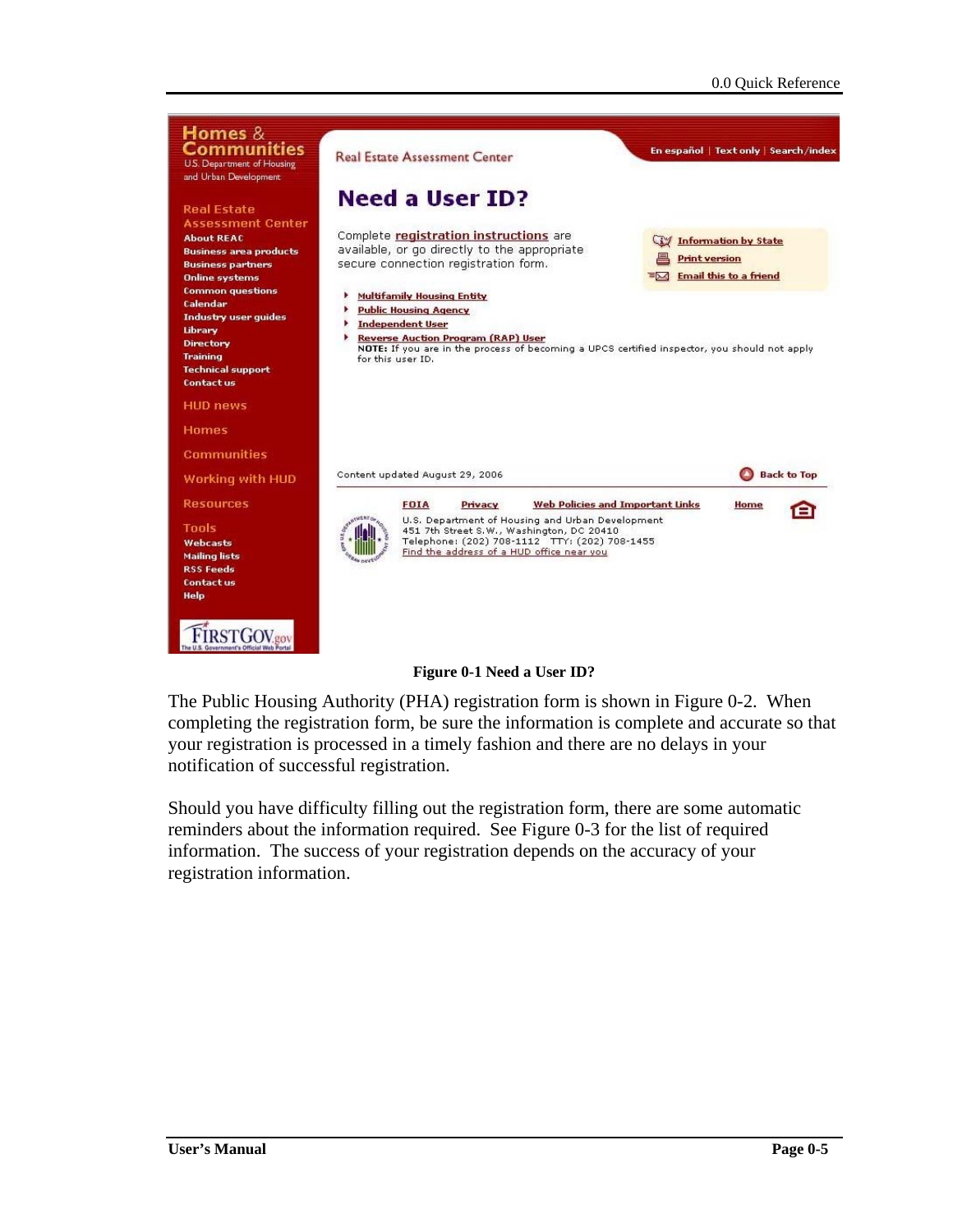|                                                      | PHA Coordinator and User Registration                                                                                                                                                     |                                                                                                                                                                                                                                                                                                                                                                       |
|------------------------------------------------------|-------------------------------------------------------------------------------------------------------------------------------------------------------------------------------------------|-----------------------------------------------------------------------------------------------------------------------------------------------------------------------------------------------------------------------------------------------------------------------------------------------------------------------------------------------------------------------|
|                                                      | it!!!                                                                                                                                                                                     | To apply for a <b>System Coordinator ID</b> , check the "Coordinator" radio button, fill out the form below, and click Send<br>Application when you are through. Upon verification of the information below, an ID will be assigned and mailed to<br>the Executive Director of the PHA specified below. The password will not be disclosed, so make sure you remember |
|                                                      | itH                                                                                                                                                                                       | To apply for a regular User ID, check the "User" radio button, fill out the form below and click Send Application when<br>you are through. Upon verification of the information below, a user ID will be assigned, and the System Coordinator<br>of the PHA specified below will retrieve the user ID. The password will not be disclosed, so make sure you remember  |
|                                                      | And remember:<br>Computers.                                                                                                                                                               | Warning! Misuse of Federal Information at this Web site falls under the provisions of Title 18, United States Code, section 1030.<br>This law specifies penalties for exceeding authorized access, alteration, damage or destruction of information residing on Federal                                                                                               |
| <b>Application Type</b>                              | Coordinator O                                                                                                                                                                             | User $\bigcirc$                                                                                                                                                                                                                                                                                                                                                       |
|                                                      |                                                                                                                                                                                           |                                                                                                                                                                                                                                                                                                                                                                       |
| <b>First Name:</b><br><b>Middle Initial:</b>         |                                                                                                                                                                                           |                                                                                                                                                                                                                                                                                                                                                                       |
| Last Name:                                           |                                                                                                                                                                                           |                                                                                                                                                                                                                                                                                                                                                                       |
| <b>Social Security Number:</b>                       |                                                                                                                                                                                           |                                                                                                                                                                                                                                                                                                                                                                       |
|                                                      |                                                                                                                                                                                           |                                                                                                                                                                                                                                                                                                                                                                       |
| <b>Organization Name:</b><br><b>Organization ID:</b> |                                                                                                                                                                                           |                                                                                                                                                                                                                                                                                                                                                                       |
|                                                      | Provide your e-mail address.<br>- Include your e-mail user name, the @ sign and [servicename.com/edu/org/net/etc.]. For example:<br>jsmith@aol.com, johndoe@adv.org, hfdb84a@prodigy.com. |                                                                                                                                                                                                                                                                                                                                                                       |
| <b>E-mail Address:</b>                               |                                                                                                                                                                                           |                                                                                                                                                                                                                                                                                                                                                                       |
|                                                      | Choose a Password.                                                                                                                                                                        |                                                                                                                                                                                                                                                                                                                                                                       |
|                                                      | upper and lower case.                                                                                                                                                                     | and should be comprised of letters and numbers (for example, Brad83). Do not use punctuation or special                                                                                                                                                                                                                                                               |
| Password:                                            |                                                                                                                                                                                           |                                                                                                                                                                                                                                                                                                                                                                       |
| <b>Re-enter Password for Verification:</b>           |                                                                                                                                                                                           |                                                                                                                                                                                                                                                                                                                                                                       |
|                                                      | Mother's Maiden Name.<br>. Please provide this information for future verification when processing password reset requests.                                                               |                                                                                                                                                                                                                                                                                                                                                                       |
| <b>Mother's Maiden Name:</b>                         |                                                                                                                                                                                           | $\bullet$ You will enter your password each time you use this service. Your password should be 6 characters in length<br>characters. Important: Your password will be recorded EXACTLY as you type it, so make a note if you enter in                                                                                                                                 |
|                                                      |                                                                                                                                                                                           |                                                                                                                                                                                                                                                                                                                                                                       |
|                                                      | Send Application<br>Clear Fields                                                                                                                                                          |                                                                                                                                                                                                                                                                                                                                                                       |

**Figure 0-2 Public Housing Authority Registration**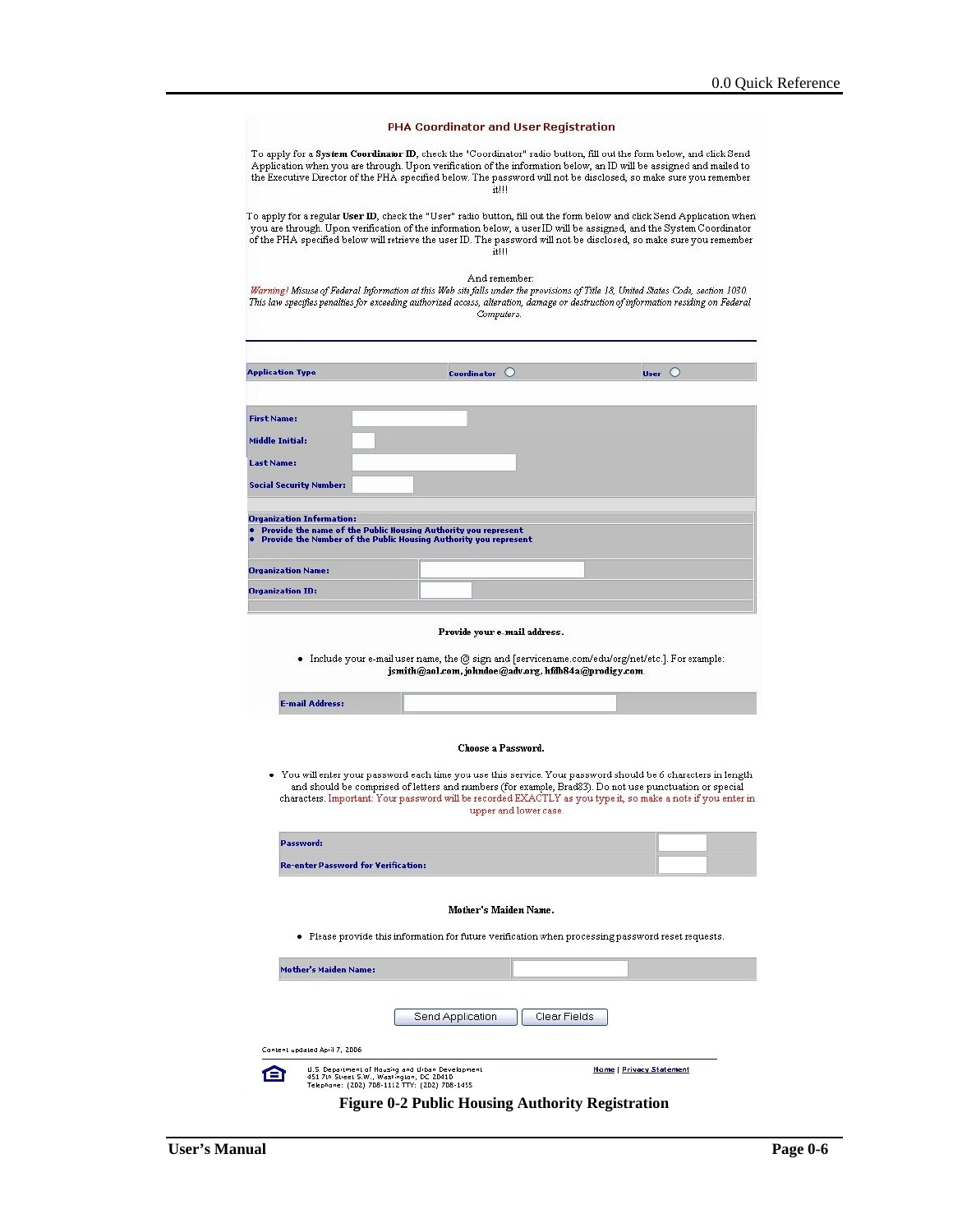

**Figure 0-3 List of Required Information**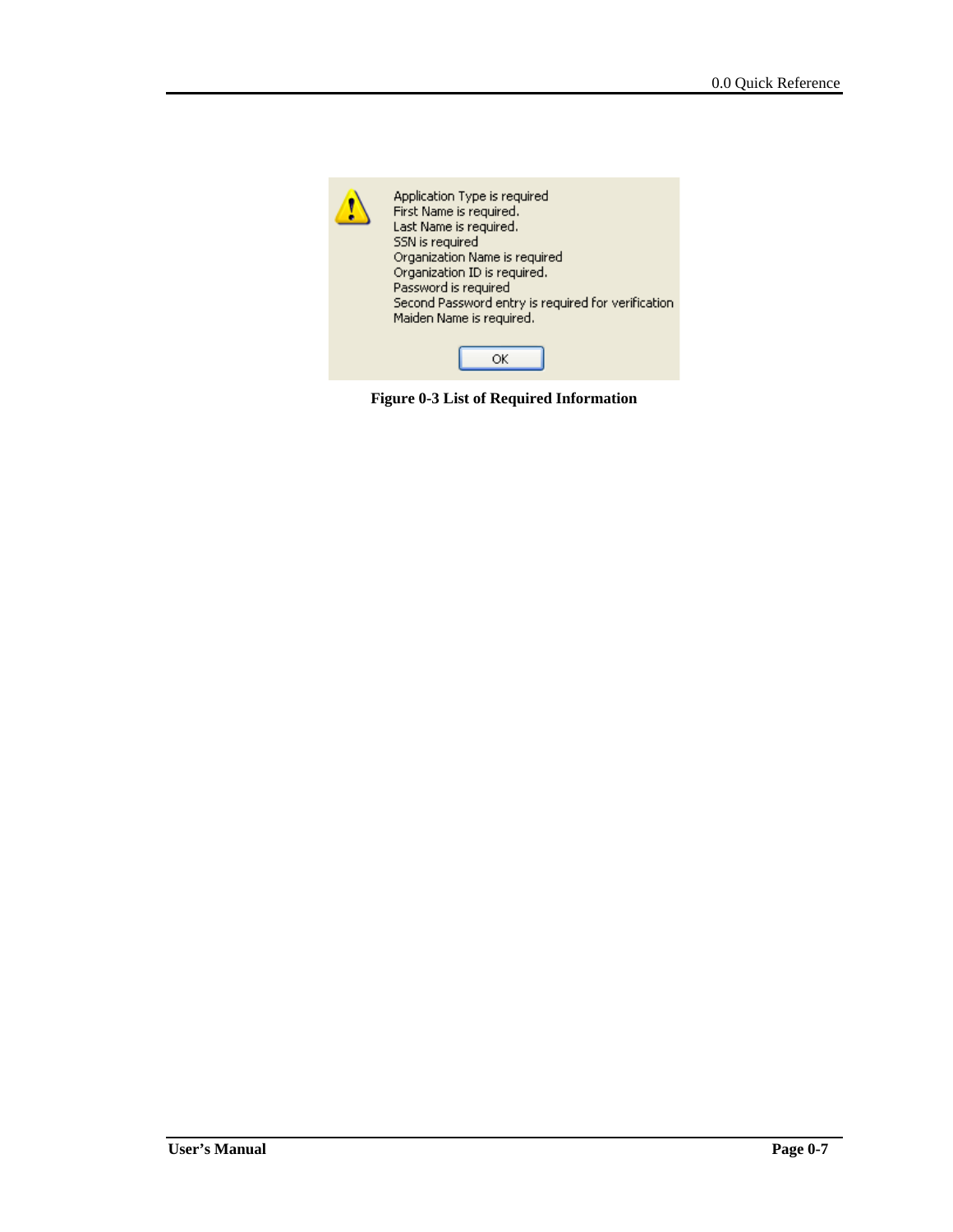# **Coordinator's Quick Reference Manual**



### **User Login**

housing | mail | hole | search | home

### **Registration Assignment of Roles and Actions**

### **Registration and Login**

- 1. **Open** a web browser (Internet Explorer 6.0). Before you proceed, you should have read the *Who Am I?* Section 0.1.1 in the User's Manual. Understanding this information will be essential for the registration process and using WASS.
- 2. **Enter** the following URL address: www.hud.gov/offices/reac/online/reasyst.cfm to access the login page to WASS.
- **3. Select** "Register Online" to begin the registration process.
- 4. **Select** *Multifamily Housing Entity* or *Public Housing Agency* for the next step in the registration process.
- *5.* **Select Coordinator** for the Application Type and complete the remainder of the information. All information is required.
- *6.* **E-mail** Ensure you provide a valid E-mail address. This address will be used by some systems to send you correspondence. It is also used by WASS to send you a new password in case you forget your password and need it reset sometime in the future.
- *7.* **Password** This will be the password you use to login to WASS Secure Connection. The password should be a "strong password" containing a combination of characters, numbers and special characters. The password must be a minimum of 6 characters and a maximum of 8 characters.
- *8.* **Mother's Maiden Name**  The mother's maiden name (or some other "secret" word) is used in part of the verification process when you need to have your password reset by the Help Desk. You also use this in the verification process when you process an online "Reset Password" request. You must remember this word so that you will be able to have your password reset if required.
- *9.* **Notification** of a successful registration will be sent by mail to the Trusted Business Partner that you specified in the Organization/Individual Information section on the registration form. This notification is generally sent out the next business day following the day you register.
- *10.* **Contact** your Business Partner approximately one week after online registration. Your User ID for login is provided to your Business Partner in the notification letter.
- *11.* **Obtain** your User ID from your Business Partner. Your User ID will be recognized by WASS as a User ID for a Coordinator.
- *12.* **Login** to WASS using your User ID and the password you created during registration. Assign yourself user roles and actions. Note that you can only assign roles and actions to Users if you have assigned yourself those roles and/or actions. Except for the action of Coordinator, all other roles and actions provide you privileges as a User.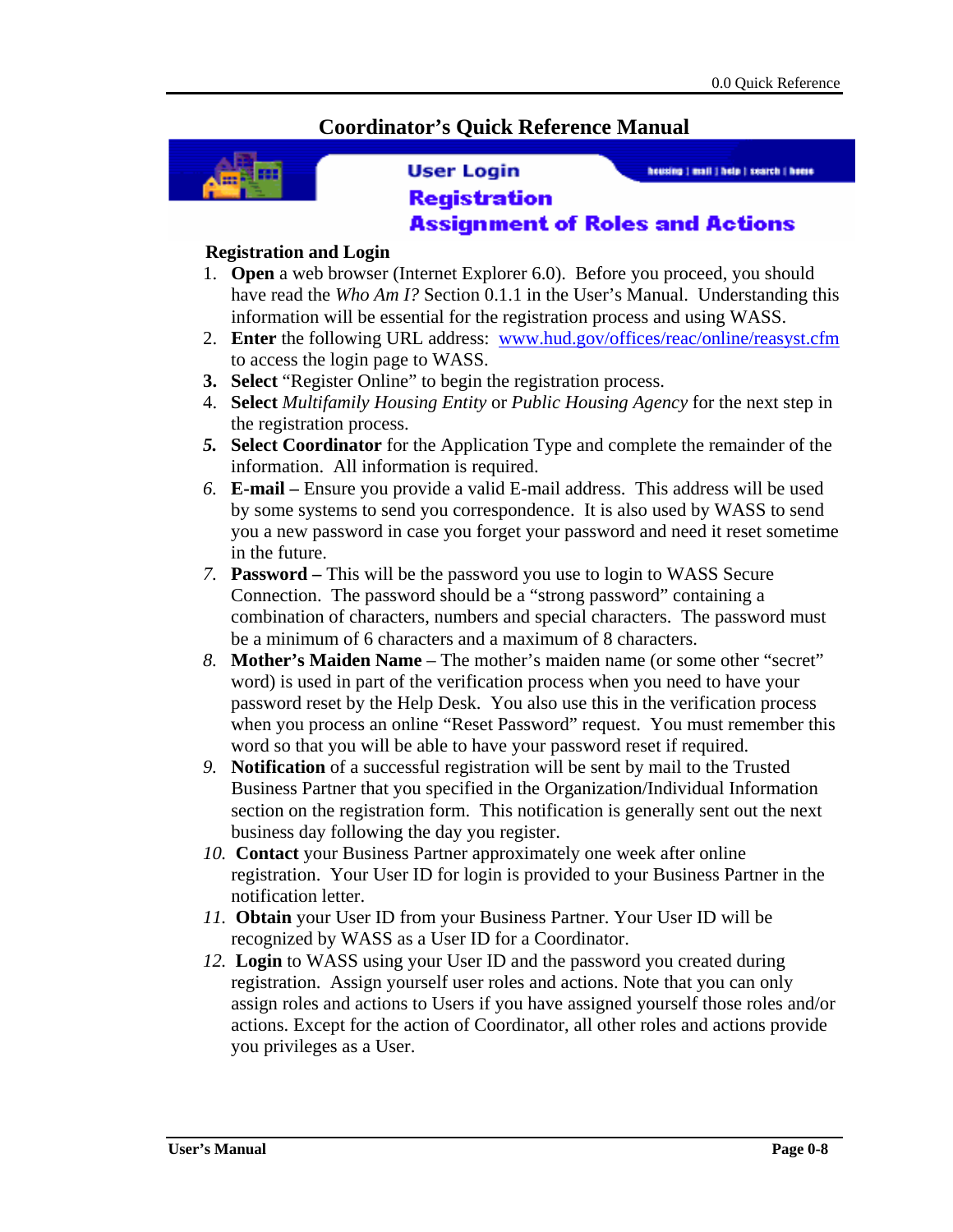At the time of registration, users will have access to a set number of systems, roles, and actions reserved for external HUD users. The systems that are assignable by the Coordinator at registration depend on the information on your registration form. They are shown below and reflect whether your Business Partner is a Public Housing Authority or other Business Partner.

| <i>Systems</i> ( $\overline{T}$ <i>IN Nos.</i> ) | <b>Property Assignment</b><br><b>of</b> | Contract Assignment of<br>Systems (TIN Nos.) |                        |  | Property Assignment of<br>Systems (PHAID) |               |
|--------------------------------------------------|-----------------------------------------|----------------------------------------------|------------------------|--|-------------------------------------------|---------------|
| <b>APPS</b>                                      | <b>FASSUB</b>                           | <b>LOCCS</b>                                 | <b>REMS</b>            |  | <b>APPS</b>                               | <b>FASSUB</b> |
| LASS                                             | M2M                                     | <b>TRACS</b>                                 |                        |  | LASS                                      | M2M           |
| <b>PASS</b>                                      | QASS                                    |                                              | Contract Assignment of |  | <b>PASS</b>                               | QASS          |
| <b>VMS</b>                                       | <b>REMS</b>                             | Systems (PHAID)                              |                        |  | <b>VMS</b>                                | <b>REMS</b>   |
| <b>LOCCS</b>                                     |                                         | <b>LOCCS</b>                                 | <b>REMS</b>            |  | <b>LOCCS</b>                              | <b>FASPHA</b> |
| <b>TRACS</b>                                     |                                         | <b>TRACS</b>                                 | <b>FASPHA</b>          |  | <b>TRACS</b>                              | <b>NASS</b>   |
|                                                  |                                         | <b>MASS</b>                                  | <b>NASS</b>            |  | <b>MASS</b>                               |               |
|                                                  |                                         | <b>RASS</b>                                  |                        |  | <b>RASS</b>                               |               |

**Table 0-3 Assignable Systems Based on Registration Information** 

Assign roles and actions to other users as they are registered. A list of assignable roles and actions are in Appendix B. HUD has provided experienced support for you in the use of HUD systems. Use Table 0-4 to determine the help desk appropriate for you.

| <b>Help Desk</b>            | <b>Systems</b>               | <b>Telephone/E-mail Address</b>    |
|-----------------------------|------------------------------|------------------------------------|
| <b>Technical Assistance</b> | FASSPHA, FASSUB, MASS,       | $(888)$ 245-4860.                  |
| Center                      | NASS, PASS, QASS, RASS, VMS, | E-mail: Select "Contact Us" on the |
|                             | (LOCCS)                      | PIH-REAC Online Web Page           |
| Multifamily Help Desk       | APPS, M2M, MDDR, REMS,       | $(800)$ 767-7588                   |
|                             | <b>TRACS</b>                 | E-mail:                            |
|                             |                              | Real Estate MGMT@HUD.GOV.          |
| <b>FHA</b> Connections      | LASS                         | <b>Contact FHA Connection</b>      |

### **Table 0-4 Help Desk Contact Information by System**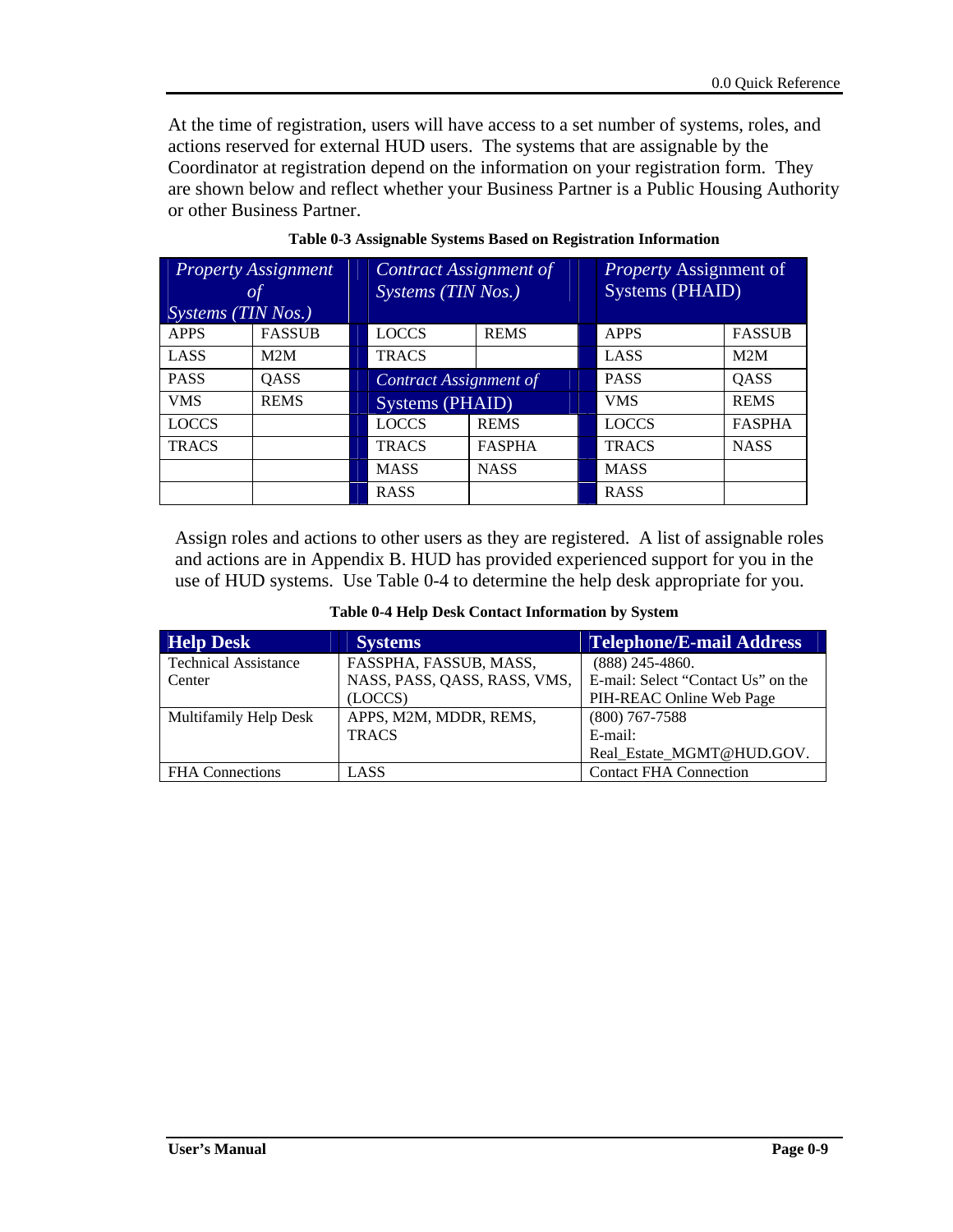# **0.2.2 Users**

Most of you who are users of HUD systems are Users. As a User, you primarily use WASS to access other PIH-REAC and HUD systems. You have a limited System Administration responsibility to change your password. Your Coordinator will use System Administration functions to assign you groups, roles, and actions that will give you the necessary privileges to access the systems and functions to perform your specific job within HUD online systems.

## **0.2.2.1 Quick Reference for Users**

The User Quick Reference pullout provides most, if not all, the information you need to navigate the WASS security and access HUD online systems.

## **0.2.2.2 Abbreviated User's Manual for Users**

The customized Quick Reference allows Users to focus on just the information essential to their success. The size of this limited form of the User's Manual will encourage you to download it even if you have low-speed access to the Internet.

User access to HUD Online Systems begins when you complete one of the Online Registration Forms. Go to following URL address:

www.hud.gov/offices/reac/online/reasyst.cfm and click on the 'Register Online" link. On the subsequent screen, select the link to the appropriate secure connection registration form (*MultifamilyHousing Entity, Public Housing Agency, Independent User,* or *Reverse Auction Program (RAP) User)*. Figure 0-4 shows the registration form for a Multifamily Housing Entity. As you may notice, it is only slightly different than the Public Housing Authority registration form shown in Figure 0-2.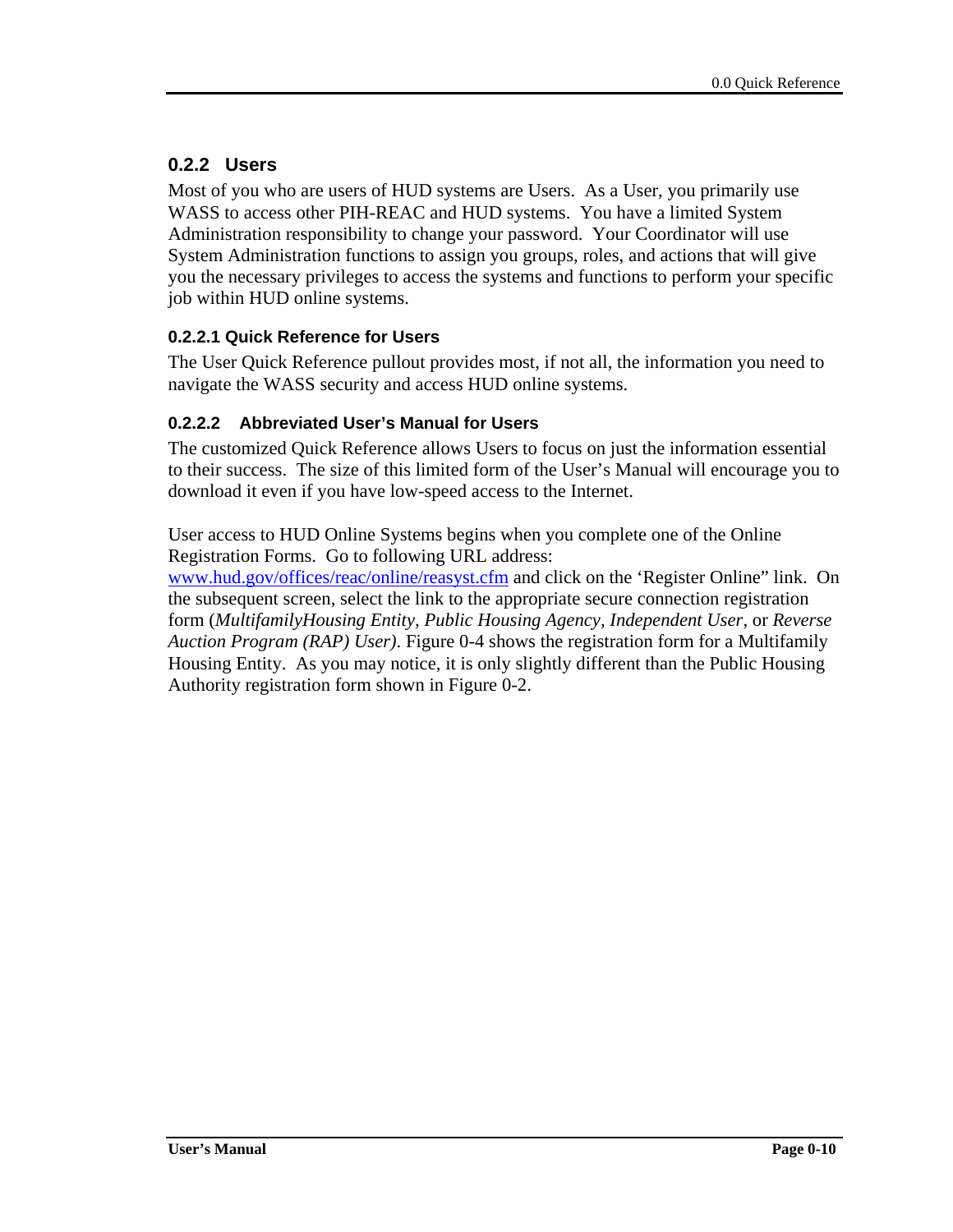#### MULTIFAMILY Coordinator and User Registration

To apply for a System Coordinator ID, check the "Coordinator" radio button, fill out the form below, and click Send Application when you are through. Upon verification of the information below, an ID will be assigned and mailed to<br>the CEO of the HUD-registered entity specified below. The password will not be disclosed, so make sure you<br>

To apply for a regular User ID, check the "User" radio button, fill out the form below and click Send Application when<br>you are through. Upon verification of the information below, a user ID will be assigned, and the Syste sure you remember it!!!

And remember:<br>Warning! Misuse of Federal Information at this Web site falls under the provisions of Title 18, United States Code, section 1030. This law specifies penalties for exceeding authorized access, alteration, damage or destruction of information residing on Federal Computers.

| <b>Application Type</b>               | Coordinator $\bigcirc$                                                                                                                                                                                                                                                                                 | User $\bigcirc$ |
|---------------------------------------|--------------------------------------------------------------------------------------------------------------------------------------------------------------------------------------------------------------------------------------------------------------------------------------------------------|-----------------|
| <b>First Name:</b>                    |                                                                                                                                                                                                                                                                                                        |                 |
| Middle Initial:                       |                                                                                                                                                                                                                                                                                                        |                 |
| Last Name:                            |                                                                                                                                                                                                                                                                                                        |                 |
| <b>Social Security Number:</b>        |                                                                                                                                                                                                                                                                                                        |                 |
| <b>Organization Information:</b>      |                                                                                                                                                                                                                                                                                                        |                 |
| represent. Do not enter dashes.       | Provide the name of the HUD-registered Organization or Individual you represent<br>Provide the Tax Identification Number or Social Security Number of the HUD-registered Organization or Individual you<br>Specify whether the HUD-registered entity you represent is an Organization or an Individual |                 |
| <b>Organization/Individual Name::</b> |                                                                                                                                                                                                                                                                                                        |                 |
|                                       |                                                                                                                                                                                                                                                                                                        |                 |

#### Provide your e-mail address.

- Include your e-mail user name, the @ sign and [servicename.com/edu/org/net/etc.]. For example:<br>jsmith@aol.com,johndoe@adv.org,htilb84a@prodigy.com.

|                                            | Choose a Password.                                                                                                                                                                                                                                                                                                                                                |              |  |
|--------------------------------------------|-------------------------------------------------------------------------------------------------------------------------------------------------------------------------------------------------------------------------------------------------------------------------------------------------------------------------------------------------------------------|--------------|--|
|                                            | . You will enter your password each time you use this service. Your password should be 6 characters in length<br>and should be comprised of letters and numbers (for example, Brad83). Do not use punctuation or special<br>characters. Important: Your password will be recorded EXACTLY as you type it, so make a note if you enter in<br>upper and lower case. |              |  |
| <b>Password:</b>                           |                                                                                                                                                                                                                                                                                                                                                                   |              |  |
| <b>Re-enter Password for Verification:</b> |                                                                                                                                                                                                                                                                                                                                                                   |              |  |
|                                            | Mother's Maiden Name.                                                                                                                                                                                                                                                                                                                                             |              |  |
|                                            | . Please provide this information for future verification when processing password reset requests.                                                                                                                                                                                                                                                                |              |  |
| Mother's Maiden Name:                      |                                                                                                                                                                                                                                                                                                                                                                   |              |  |
|                                            | Send Application                                                                                                                                                                                                                                                                                                                                                  | Clear Fields |  |

**Figure 0-4 Online Registration Form**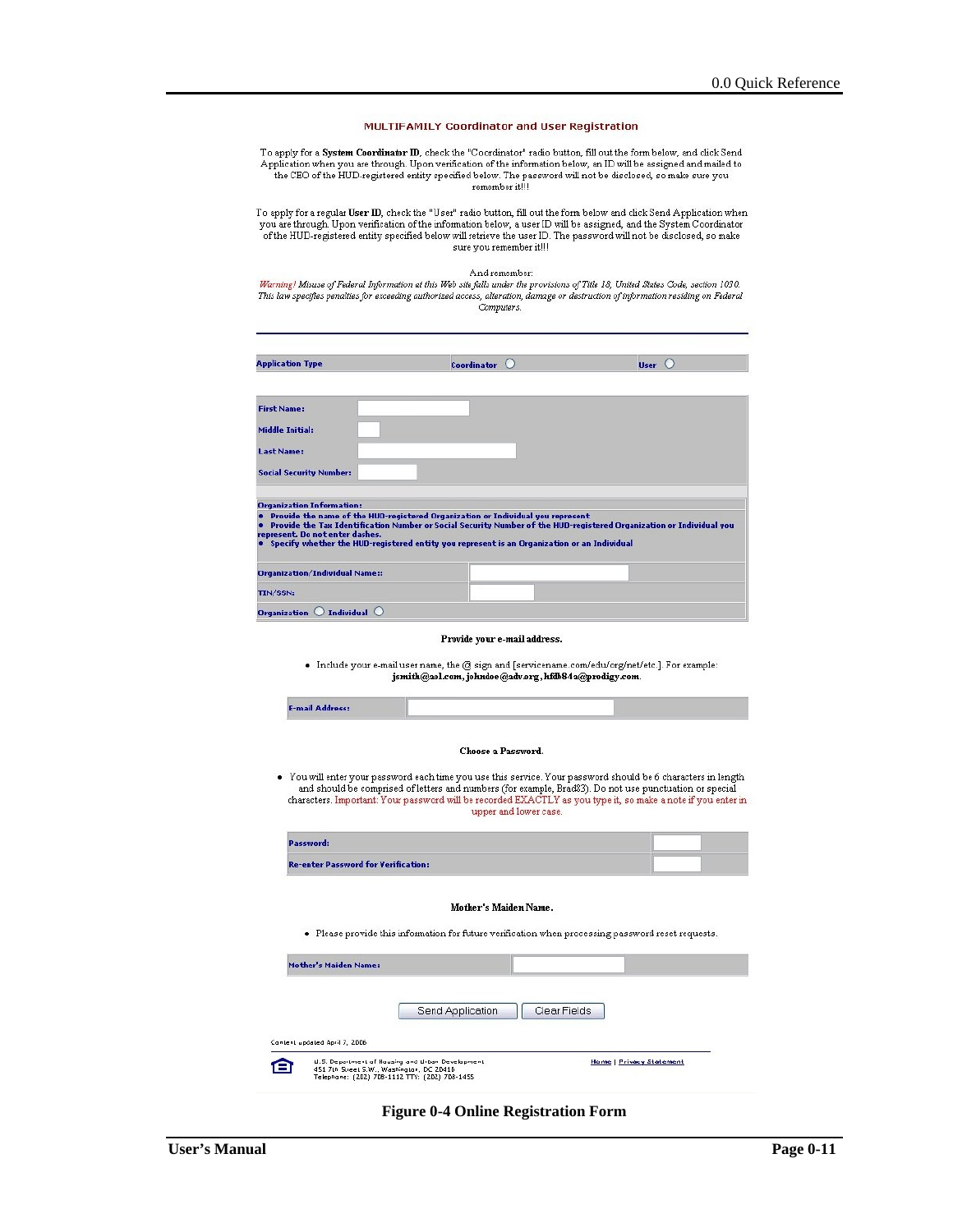In order to complete the registration form, follow the instructions outlined in the User's Quick Reference Manual that follows.

The registration for an Independent User is quite similar. However, the Independent User registrant enters a Social Security Number instead of entering a Tax ID or PHA ID. The Independent User is notified by E-mail within 24 hours of registration. See the Independent User Registration form in Figure 0-5.

### **Independent User Registration**

To apply for an independent user ID, fill out the form below, and click Send Application when you are through. If you have already been assigned a user ID, you will be prompted to convert that ID to an Independent user ID. If you have not been assigned a user ID yet, an ID will be assigned and mailed to you. The password will not be disclosed, so make sure you remember it!!!

And remember:

Warning! Misuse of Federal Information at this Web site falls under the provisions of Title 18, United States Code, section 1030. This law specifies penalties for exceeding authorized access, alteration, danage or destruction of information residing on Federal Computers.

| <b>First Name:</b>             |  |  |
|--------------------------------|--|--|
| <b>Middle Initial:</b>         |  |  |
| <b>Last Name:</b>              |  |  |
| <b>Social Security Number:</b> |  |  |

Provide your e-mail address.

 $\bullet$  Include your e-mail user name, the  $@$  sign and [servicename.com/edu/org/net/etc.]. For example: jsmith@aol.com, johndoe@adv.org, hfdb84a@prodigy.com.

| E-mail   |  |
|----------|--|
| Address: |  |

#### **Choose a Password.**

· You will enter your password each time you use this service. Your password should be 6 characters in length and should be comprised of letters and numbers (for example, brad83). Do not use punctuation or special characters. Important: Your password will be recorded EXACTLY as you type it, so make a note if you enter in upper and lower case.

| Password:                                  |  |
|--------------------------------------------|--|
| <b>Re-enter Password for Verification:</b> |  |

Mother's Maiden Name.

· Please provide this information for future verification when processing password reset requests.

| <b>Mother's Maiden Name:</b> |
|------------------------------|
|------------------------------|

Send Application | Clear Fields

#### **Figure 0-5 Independent User Registration Form**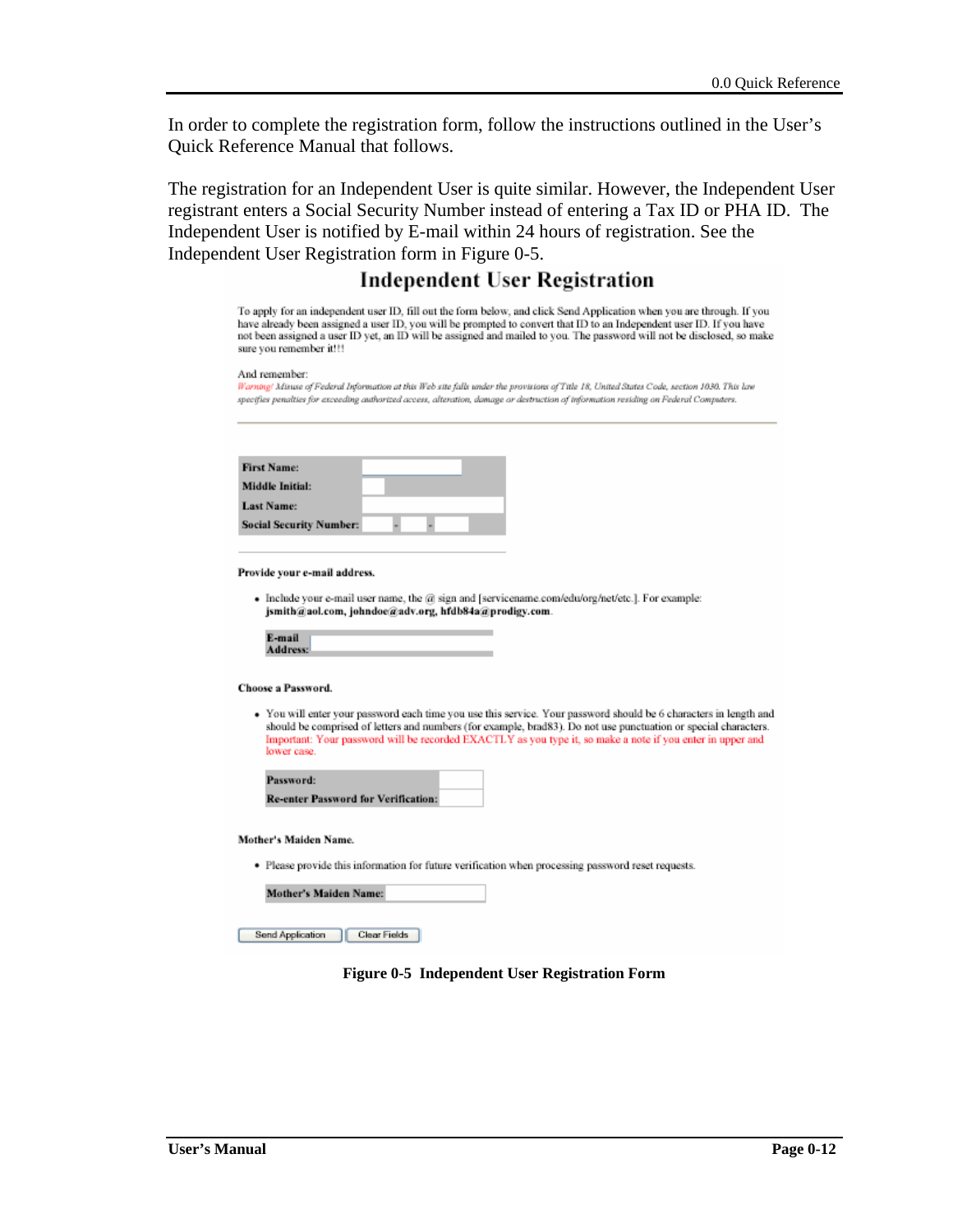# **User's Quick Reference Manual**



### **User Login**

housing | mail | hole | search | home

## **Registration Assignment of Roles and Actions**

### **Registration and Login**

- 1. **Open** a web browser (Internet Explorer 6.0). Before you proceed, you should have read the *Who Am I?* Section 0.1.1 in the User's Manual. Understanding this information will be essential for the registration process and using WASS.
- 2. **Enter** the following URL address: www.hud.gov/offices/reac/online/reasyst.cfm to access the login page to WASS.
- **3. Select** 'Register Online' to begin the registration process.
- 4. **Select** *Multifamily Housing Entity, Public Housing Agency, Independent User,* or *Reverse Auction Program (RAP) User* for the next step in the registration process.
- *5.* **Select User** for the Application Type and complete the remainder of the form. All information is required.
- *6.* **E-mail** Ensure you provide a valid E-mail address. This address will be used by some systems to send you correspondence. It is also used by WASS to send you a new password in case you forget your password and need it reset sometime in the future.
- *7.* **Password** This will be the password you use to login to WASS Secure Connection. The password should be a "strong password" containing a combination of characters, numbers and special characters. The password must be a minimum of 6 characters and a maximum of 8 characters.
- *8.* **Mother's Maiden Name**  The mother's maiden name (or some other "secret" word) is used in part of the verification process when you need to have your password reset by the Help Desk. You also use this in the verification process when you process an online "Reset Password" request. You must remember this word so that you will be able to have your password reset if required.
- *9.* **Notification** Your User ID for Login is established the evening of the day you register as a User. Notify your Coordinator that you have registered. Your Coordinator will retrieve your User ID and assign you privileges (roles and actions) on the systems you will access. There is no written notification of your successful registration.
- *10.* **Contact** your coordinator for your User ID.
- *11.* **Login** to WASS using your User ID and the password you created during registration.On the WASS Main Menu, select the link to the system you need to use.

At the time of registration, Users will have access to a set number of systems, roles, and actions reserved for external HUD users. Your Coordinator will assign access privileges to systems after your successful registration. The systems available for your Coordinator to assign to you are based on the information from your registration form. The systems that are available to external Users at registration are shown in Table 0-3. For example, if